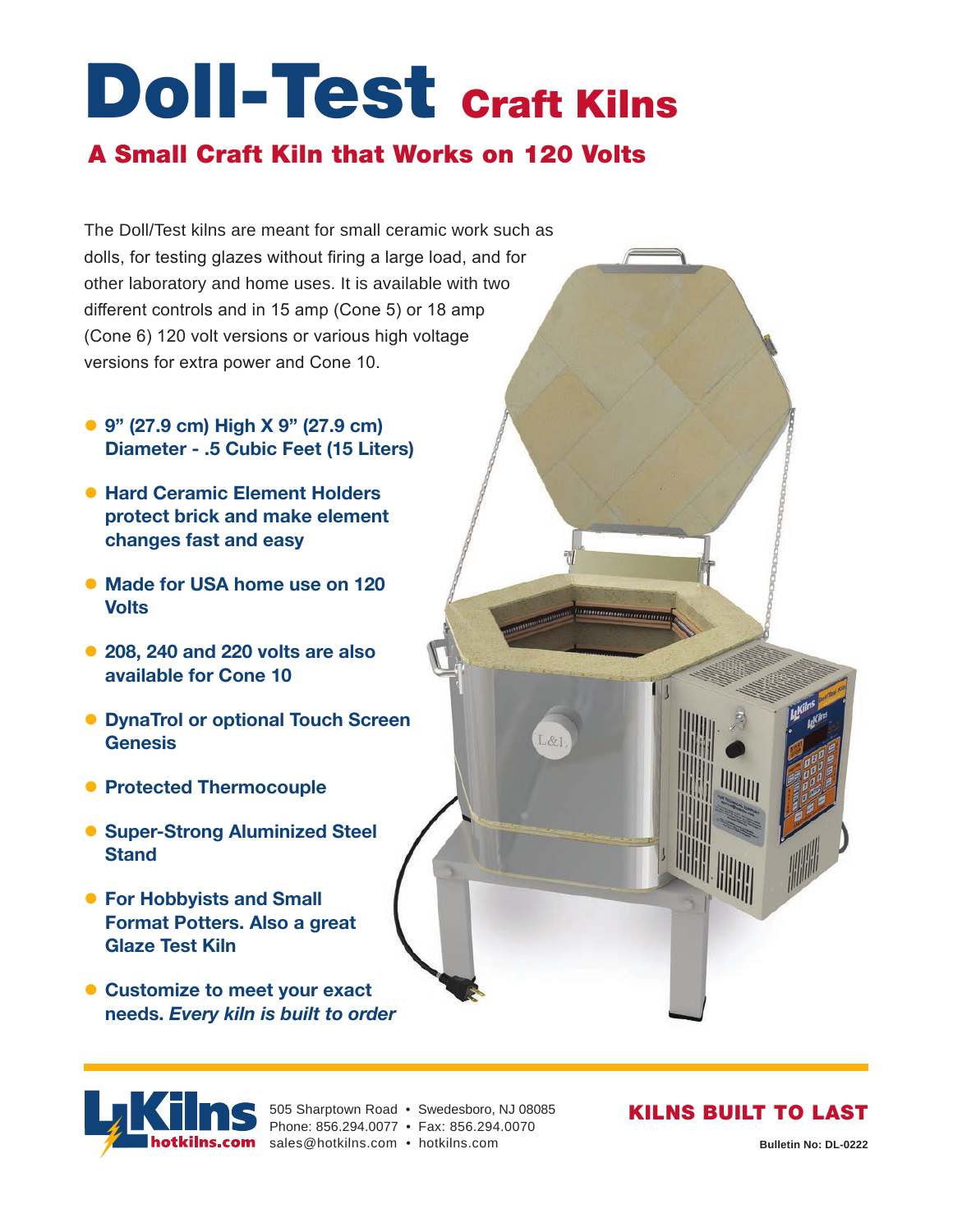### **LKilns** Doll and Test Craft Kilns

### Unique L&L Features with Lasting Benefits

#### **TEMPERATURE RATING VARIES**

120 volt models come in two amperage ratings and can be either be rated for Cone 5 or Cone 6. High voltage models are all rated for Cone 10, 2350°F, 1290°C. NOTE: The 120 volt versions should not be used for high production (more than once a week) to their maximum temperature range - the element life will not be acceptable under those conditions. 208 volt and 240 volt versions are rated to Cone 10 under high production conditions. See electrical specifications on page 6.

#### **INSULATION**

2.5" K23 Firebrick on sides and 3" K23 Firebrick on Top and bottom.

#### **PATENTED CERAMIC ELEMENT HOLDERS**

Protect brick from loading damage, keep elements from falling out of grooves, make changing elements easy, and optimize heat transfer to load. Kiln lasts longer! No pins. **(hotkilns.com/ceramic-holders)**



#### **HEAVY-DUTY LARGE ELEMENTS**

Three heavy-duty elements. *Quad elements, which provide four rows of elements, are optional. See Page 4.*

#### **EXTRA CASE CLAMPS**

Stainless worm gear case clamps keep case together and allow for adjustment over time. Three on the kiln and two on the top and bottom. **(hotkilns. com/case-clamps)**

#### **STAINLESS STEEL HINGE**

Chains secure the lid in place when open. **(hotkilns.com/simple-hinge)**



#### **CONTROL PANEL**

All controls and components are mounted in a control panel/element connection box. A layer of insulation and separation plate helps keep the controls cool. Control box can be easily removed for servicing. On/ Off switch and control fuse are included.



#### **CERAMIC ELEMENT CONNECTIONS**

Proprietary all-ceramic element connection block makes changing elements easy. **(hotkilns.com/ceramic-terminal)**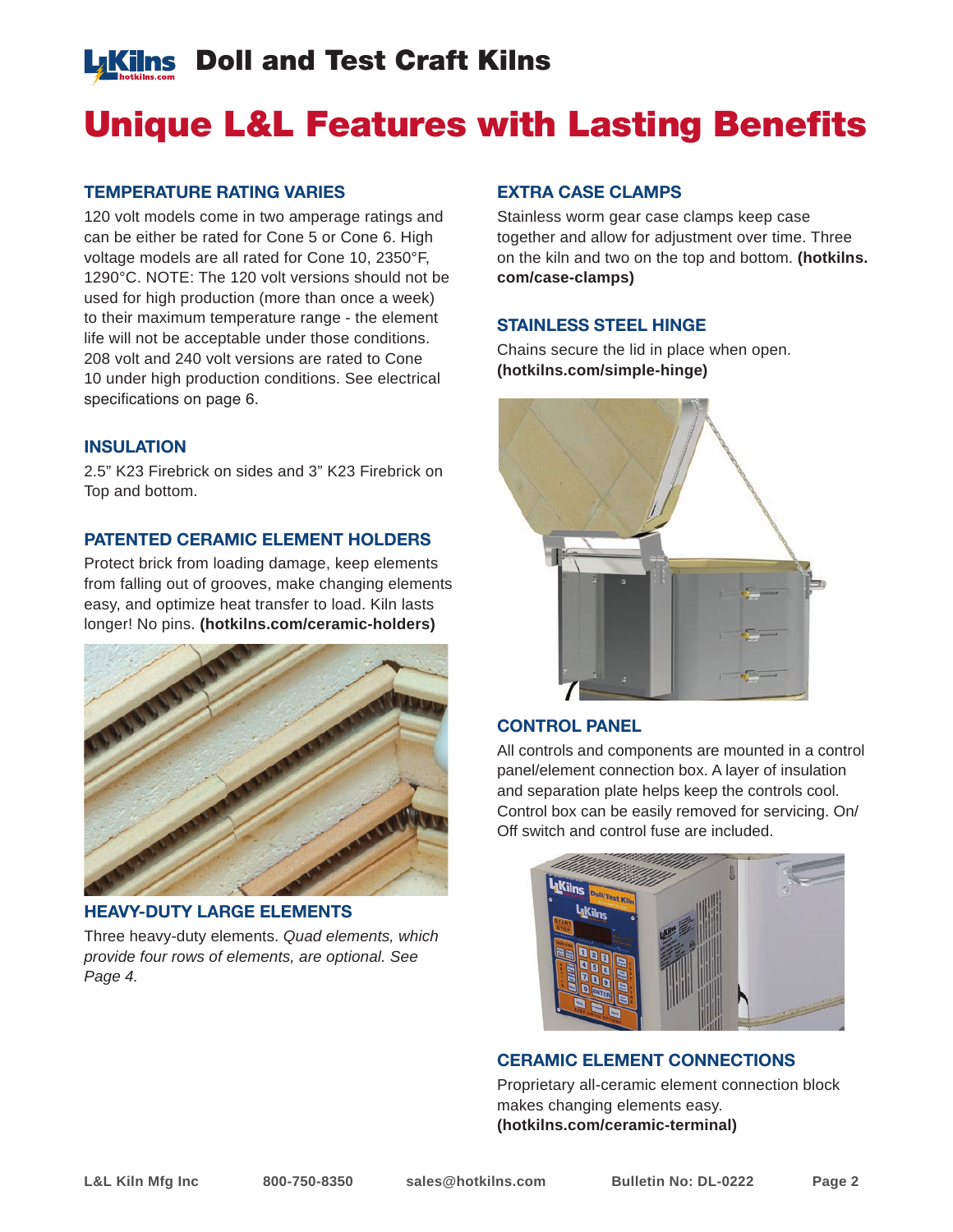

#### **HEAVY-DUTY FULL-SUPPORT STAND**

Heavy-duty 14 gauge solid stand with multiple bends for strength. Bolt on legs. Feet protectors included. . **(hotkilns.com/full-stand)**



#### **CORROSION RESISTANT CONSTRUCTION**

Stainless steel wrapped around brick. All stainless screws on case. Stand is galvannealed. Hinge is stainless steel. Control box is powder coated steel. **(hotkilns.com/case)**

#### **SOLID PEEPHOLE PLUG**

Solid (non-fragile) ceramic plug with heat-locked mushroom head. 3/4" diameter full-view nontapered. **(hotkilns.com/peephole-plugs)**



### Choice of Controls

#### **DYNATROL PROGRAM CONTROL**

The time-tested DynaTrol with 4 Easy-Fire programs, 6 Vary-Fire programs, PreHeat, Delay, Program & Segment Review, and Diagnostics. **(hotkilns.com/dynatrol)**



#### **GENESIS TOUCH SCREEN CONTROL**

Optional Genesis control (see page 5) features



touch screen and free Wifi App for monitoring kiln. See page 5.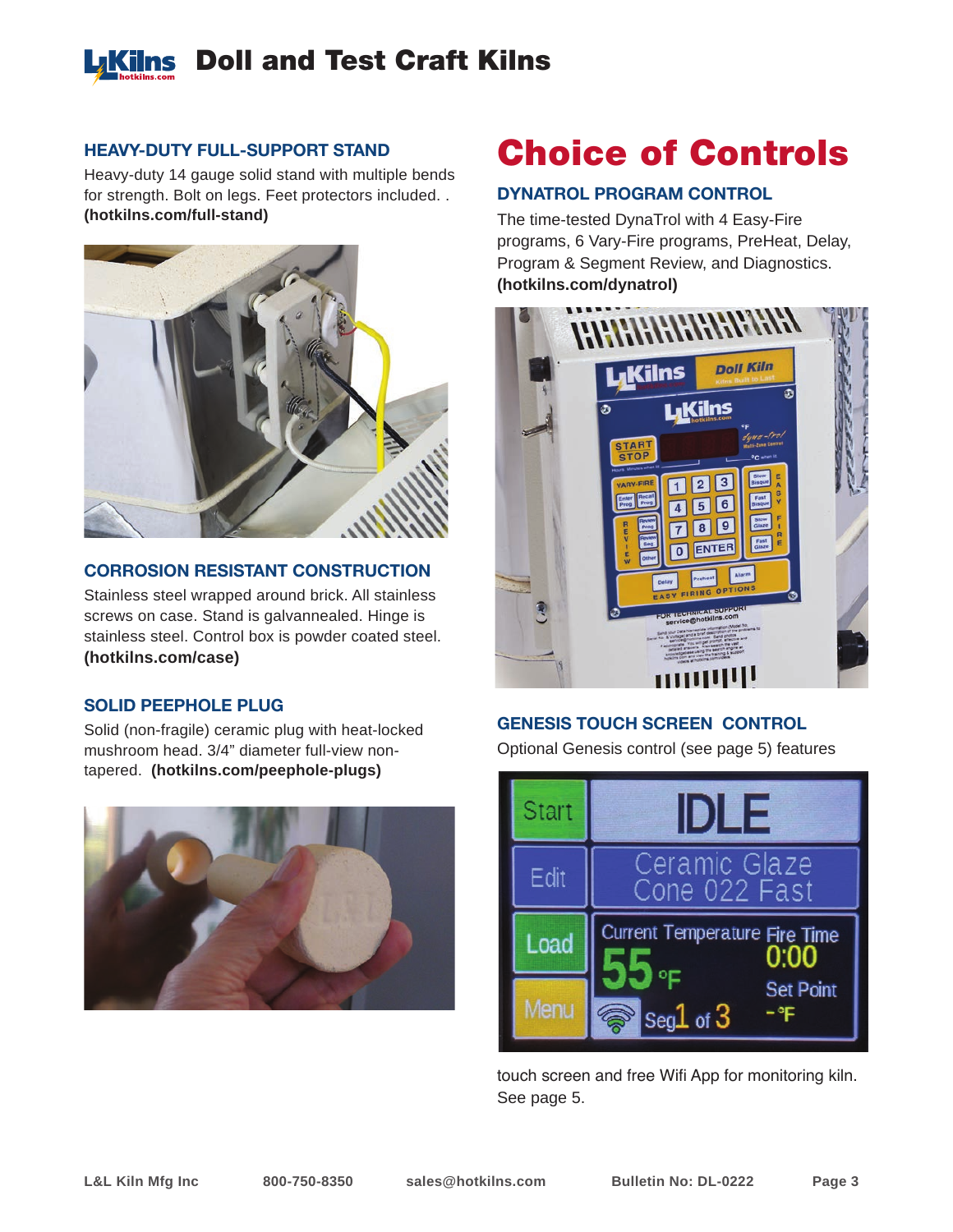

#### **MERCURY FREE RELAYS**

Mercury free relays are standard.

#### **HEAVY-GAUGE TYPE K THERMOCOUPLE**

Type K 8 gauge thermocouple is protected by a

open ceramic protection tube. This allows the thermocouple to accurately read the kiln temperature but protects the delicate tip of the thermocouple from damage while loading. Also any metallic flakes



from the thermocouple will tend to drop inside the tube where they can be vacuumed out during normal maintenance. **(hotkilns.com/protectedthermocouples)**

#### **POWER CORD & PLUG INCLUDED IN USA**

See Specifications on Page 6 to see what cord is included for the various amperages and voltages.

*Same price for all voltages and phases.*



#### **COMPLETE VISUAL INSTRUCTIONS**

No one has a better or more complete instruction manual. Our visual instructions address the needs of the artist, the installer, and the repair person. You get a fully illustrated operation and service manual. Many instructional videos are available. **(hotkilns.com/videos)**

#### **L&L KILNS ARE EASY TO TROUBLESHOOT**

Open up any L&L kiln control panel and see how easy it is to check amps, element resistance, and voltage. No other kiln can be serviced as quickly, easily, or inexpensively as an L&L kiln.

#### **SUSTAINABLE MANUFACTURING**

We use solar energy as our primary energy source.

#### **THREE-YEAR LIMITED WARRANTY**

See **hotkilns.com/warranty.** Email, web and phone support.

#### **IN-DEPTH SUPPORT**

One customer said: "I am truly impressed with your website, it is more than informative and your products are well designed. The fact that all the information, including repair manuals, are listed, speaks well of your dedication to customer service." Our website has thousands of pages of technical help - all easily searchable - plus we provide expert support with phone and email.

#### **SUPERIOR PACKAGING**

Kilns are securely packed with tubes of foam molded to the kiln. Kilns are shipped in skidded cartons.

#### **MET UL499 LISTING**



c-MET-us listed to UL499 standards assures highest safety standards. **(hotkilns.com/met)**

### **Options**

#### **CONE 11 FURNITURE KITS**



Two 9'' full round shelves, plus Triangular Ceramic Posts (1" on each side): Four each of 4" and 3", Eight 1-1/2" high, and Twelve 1/2" high. **(hotkilns.com/kilnfurniture)**

**APM ELEMENTS (hotkilns.com/apm)**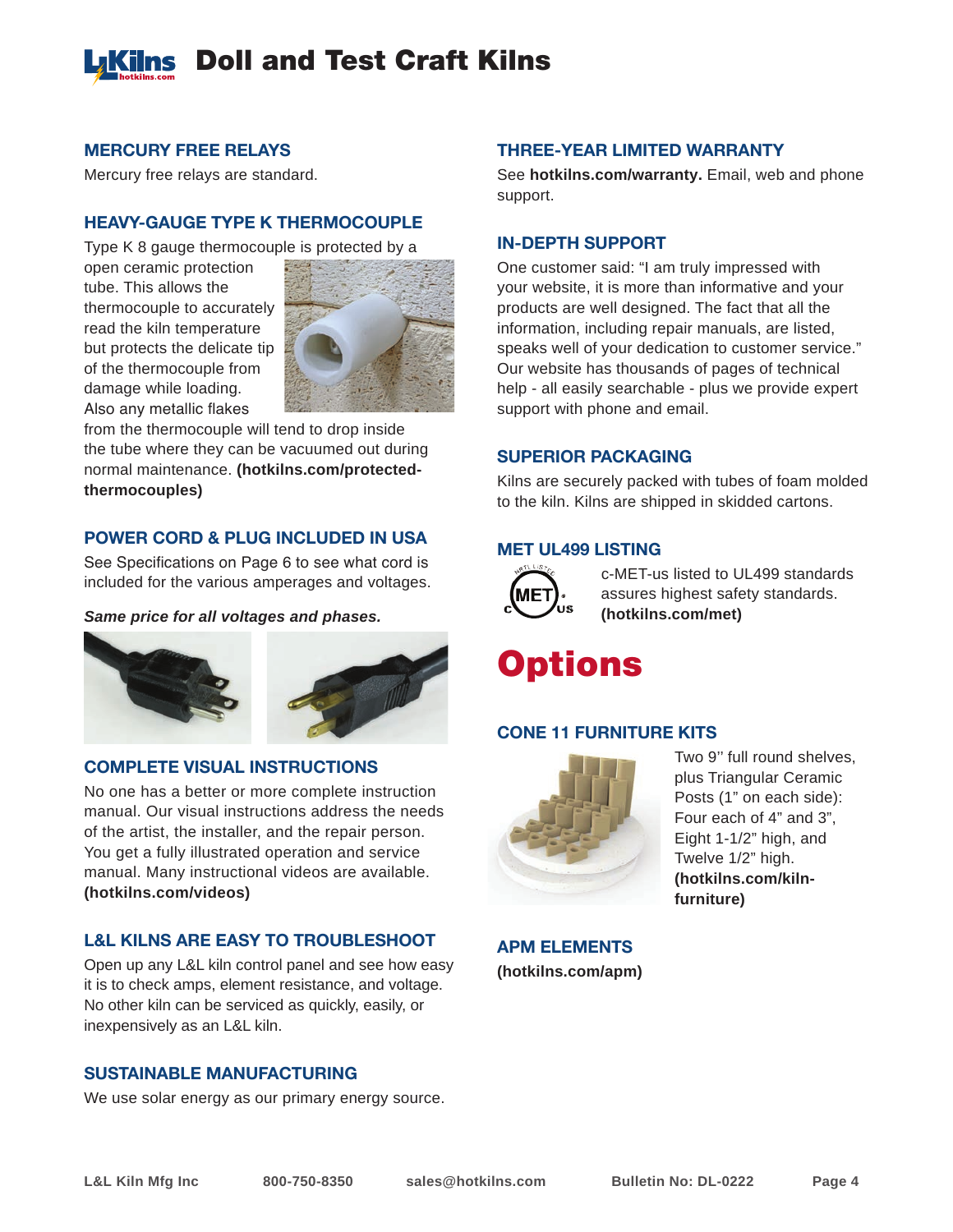### **LKilns** Doll and Test Craft Kilns

### Genesis Touch Screen Control with App

#### **GENESIS TOUCH SCREEN CONTROL**

The Genesis control includes a touch screen interface and WIFI connectivity added to the proven software of the DynaTrol. More programming options and memory. Free App available to monitor kiln via WiFi. **(hotkilns.com/genesis)**



#### **GENESIS FEATURES**

- **Touch-screen intuitive technology for easy user interface.**
- **Easy-to-follow screen descriptions.**
- **Different user-interface levels, which can be set to match the user's firing knowledge.**
- **Graphical display of the firing process right at the controller. This means you can graph the firing in real time and compare the program with actual results.**
- **Glass programs included.**
- Store up to 30 custom user programs.
- z **Up to 32 segments per program.**
- **Ability to make adjustments during a firing such as add segments, add temperature, and skip segments.**
- **Built in diagnostics testing**
- z **Alarm**
- **Error Codes**
- **WiFi enabled for easy software updating.**
- **Included Phone App allows you to monitor kiln operation remotely (with no subscription fee).**



The Genesis control fits right into the control box to replace the DynaTrol. That means you can upgrade anytime!



See a graph of your firing before you fire, while you fire and after you fire.

| $\leftarrow$<br>Kiln: Test kiln | o                  |
|---------------------------------|--------------------|
|                                 | Error!             |
| <b>Status</b>                   | Firing             |
| Program                         | Glaze              |
| Temperature                     | 152°F              |
| <b>Set Point</b>                | 157°F              |
| Segment                         | Ramp 1 of 3        |
| <b>Firing Time</b>              | 0:00               |
| <b>Last Update</b>              | 12/30/19, 10:40 AM |

This shows the view you get on your phone with the Kiln Aid Phone app. Simply download the Kiln Aid phone app from your Google Play Store or Apple App Store, add your kiln, and begin monitoring as your kiln progresses through a firing. See temperatures, where you are in a program cycle, what program you are firing and error notifications.

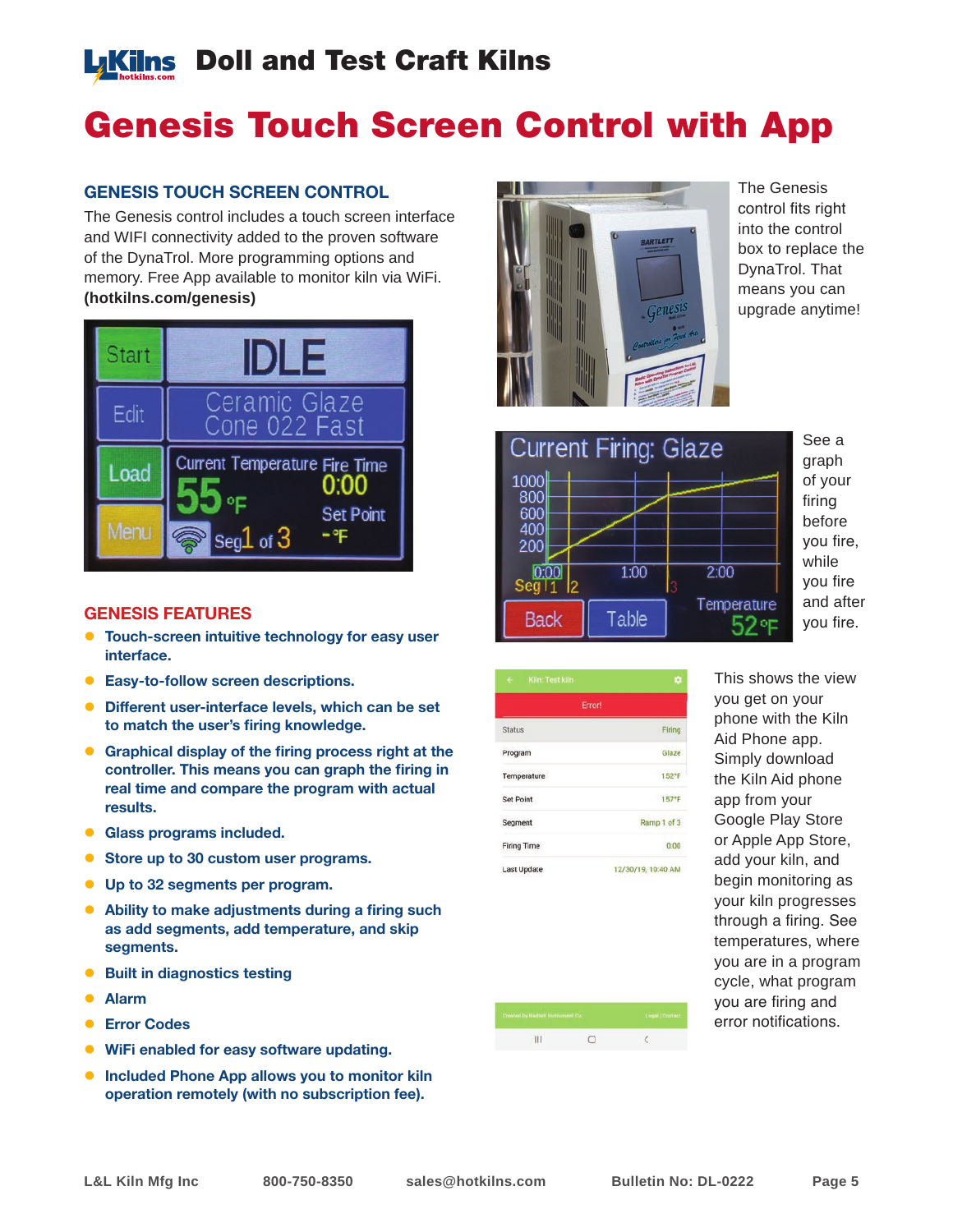

### Dimension & Weights

**Inside Dimensions:** 11" Diam by 9" High, 6 sides (27.9 cm Diam by 22.9 cm High)

**Outside Dimensions**: 24'' wide by 40'' high by 21'' deep (61 cm Wide by 102 cm High by 53 cm Deep)

**Shipping Dimensions**: 30" by 30" by 39' high (with or without Furniture Kit) (77 cm Wide by 100 cm High by 77 cm Deep)

**Shipping Weight**: 145 pounds (66 KG) for kiln. 170 pounds (78 KG) for kiln with furniture kit.

**MORE:** See each model page on *hotkilns.com* to download PDF General Dimension Drawings for more outside and inside dimensions, minimum space requirements, BTU ventilation requirements, and kiln weight. See the Shipping Tab on the model page for complete shipping dimension and shipping weight information.

### Electrical Specifications

| Model Number  | <b>Part Number</b> | Volt/  | <b>Watts</b> | Cone   | Amps | Wire             | <b>Fuse</b> | Control  | Power                           |  |
|---------------|--------------------|--------|--------------|--------|------|------------------|-------------|----------|---------------------------------|--|
|               |                    | Phase  |              | Rating |      | <b>Size</b>      | <b>Size</b> |          | Cord                            |  |
| $DL11-DB$     | K-D-DL1B/10        | 120/1P | 1.800        | 5      | 15.0 | $14$ ga          | 20 Amps     | DynaTrol | 15 Amp, 120V, NEMA 5-15, 6 foot |  |
| $DL11-D$      | $K-D-DL1D/10$      | 120/1P | 1.800        | 5      | 15.0 | $14$ ga          | 20 Amps     | DynaTrol | 15 Amp, 120V, NEMA 5-15, 6 foot |  |
| DLH11-D       | K-D-DLHD/10        | 120/1P | 2.160        | 6      | 18.0 | $12$ ga          | 25 Amps     | DynaTrol | 20 Amp, 120V, NEMA 5-20, 6 foot |  |
| DLH11-DX-240  | K-D-DLHD/31        | 240/1P | 2.800        | 10     | 11.7 | $14$ ga          | 15 Amps     | DynaTrol | 20 Amp, 240V, NEMA 6-20, 6 foot |  |
| DLH11-DX-208  | K-D-DLHD/21        | 208/1P | 2,800        | 10     | 13.5 | 12 <sub>ga</sub> | 20 Amps     | DynaTrol | 20 Amp, 240V, NEMA 6-20, 6 foot |  |
| WORLD VOLTAGE |                    |        |              |        |      |                  |             |          |                                 |  |
| DLH11-DX-220  | K-D-DLHD/41        | 220/1P | 2,800        | 10     | 12.7 | $14$ ga          | 20 Amps     | DynaTrol | Varies with country or no cord  |  |

**UL Listing:** c-MET-us listed to UL499 standards.

**Wiring Diagrams:** See **the Electrical Tab** for each kiln model to get the wiring diagram for each voltage.

**NOTE:** The 120 volt versions should not be used for high production (more than once a week) to their maximum temperature range - the element life will not be acceptable under those conditions. 208 volt and 240 volt versions are rated to Cone 10 under high production conditions.